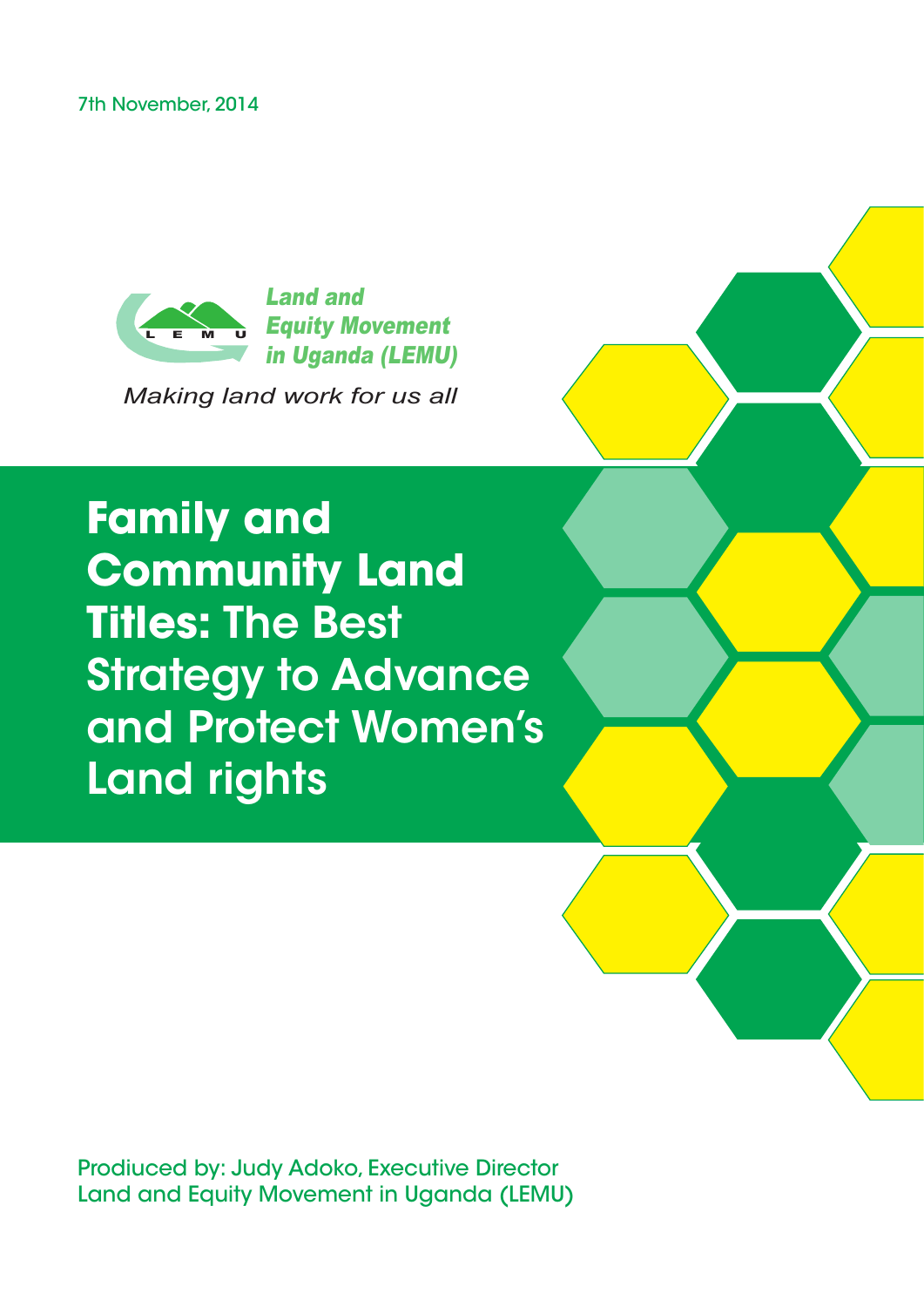# **Abstract:**

Security of tenure for women in customary tenure is a priority for all. The current strategy in Uganda and Africa is for women to get individual titles, even though in 80% of land women inherit family land rights under customary tenure. A push for individual titles will therefore endanger rather than improve their land rights. This Paper promotes family and community land titles instead, because customary land is held as family land managed by heads of families, three of them women. Promoting individual land titles will endanger the family land rights of women because: - male family head will title in only his name either deliberately or in ignorance of the legal implication; Clans will not allow widows, divorced and unmarried women to have individual titles to family land; Titling converts customary land and this is now against National Land Policy. The only recommended family and community titling should follow a process of: discussion and consensus; identifying owners; marking boundaries; drawing maps and setting up registries and registration. The result of this process is more likely to lead better protection of land rights of women than individual title.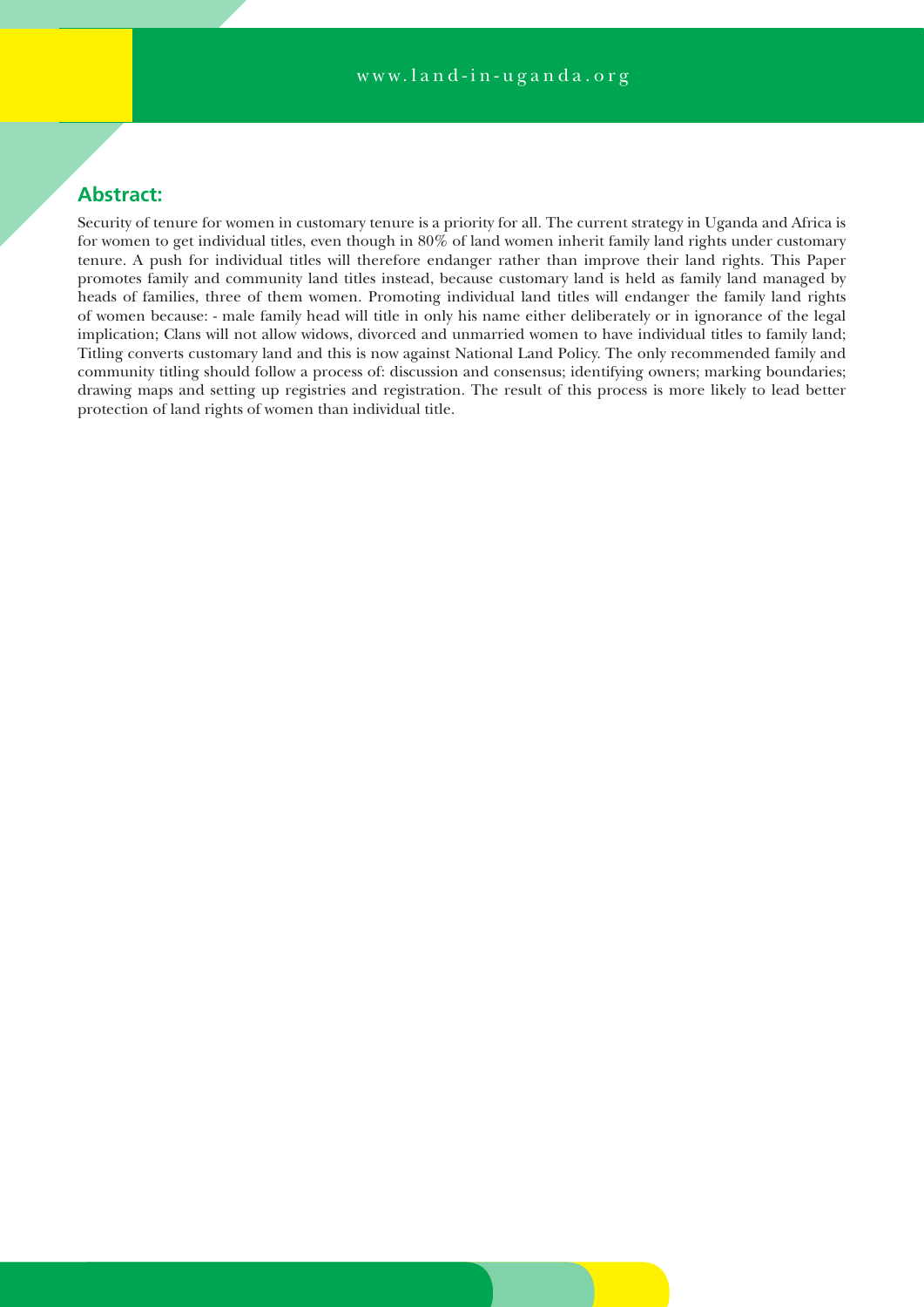#### **1. Introduction.**

The improvement of security of tenure for women under customary law is a priority for all stakeholders. The current strategy in Uganda, as elsewhere in Africa, is for women to get individual titles. In Uganda, the laws promote customary owners getting Certificates of Customary Ownership (CCOs) where no survey occurs and where land can be converted to freehold titles. This paper examines the likelihood of CCOs or titles being issued to women who have land rights under customary land giving them secure land rights. The paper argues that the push for individual land titles for women who have land rights to family land held under customary land tenure will endanger, rather than improve, their land rights, and yet once land rights are lost it is very difficult to get them back The paper promotes family and community land titles as better alternatives to individual land titles.

#### **2. How women get Land Rights.**

# **Different categories of women get customary land rights through:**

- Marriage is defined in Uganda as dowry having been paid by the boy's family to the girl's family. A wife receives land rights from her husband's parents, which she owns equally and jointly with her husband in trust for their children. As a widow, she continues to own and manage the land as "head of family" after the death of the husband. If she divorces, she must move back from the marital home to her maiden home, leaving her children, who have land rights, behind. Her clan membership, which entitles her to land rights from the husband's family, is terminated at divorce. She then gets her land allocation (inheritance) from her parents if either is still alive and has any remaining family land, or from the brother who used her dowry to marry.
- 2. Family allocation as inheritance passed mainly to boys at marriage. Unmarried girls are presumed to marry one day and never to divorce. If they do not marry, the father must allocate land to her as her inheritance. This is also her family land she manages in trust and can pass on to her children, but cannot sell without consent of her family and the clan.
- buy land, only those who have income can do so. These are mainly the educated and the business people who are predominantly men. Long time ago, land was so plentiful that they were given away to those accepted as members of a family as gifts.
- 4. Government leases. The practice is such that only those who are educated have political connections and civil servants had access to the knowledge and the means to apply and acquire government leaseholds. Some leases were issued to the same customary land owners. Besides, the land laws that made customary land tenure illegitimate was not known to many rural populace who continued to own their land irregardless of the law. Those with government leases again are predominantly male **(TO QUOTE DATA FROM Research by MISR)**

The predominant way that women acquire land is through marriage and family inheritance and not through purchase or government leases.

From the above, it should be noted that the majority of rural women have land rights to family land that are allocated to them either as family members. To ignore this reality and offer individual land rights of a family to individual women is to encourage resistance against women by the male family members. This is because of the nature of customary land rights and management described below.

Fundamentally, there is a deep misunderstanding about the nature of customary tenure, which is held by local and national Government, and by the international institutions which are supporting the development of Uganda's land policy. There is a strong belief that land held under customary tenure is owned communally by clans and that people only have the right to use land. Even the 1998 Land Act describes customary tenure in terms of communal ownership. This is believed to be bad for investment in land and agricultural development. Since all land is held communally, runs the argument, people don't have security of tenure and so will not invest in their land, because the investment would not be safe. Also, since land is communal, no-one can have documents of ownership over the areas they

3. Purchase and Land gifts: As it is expensive to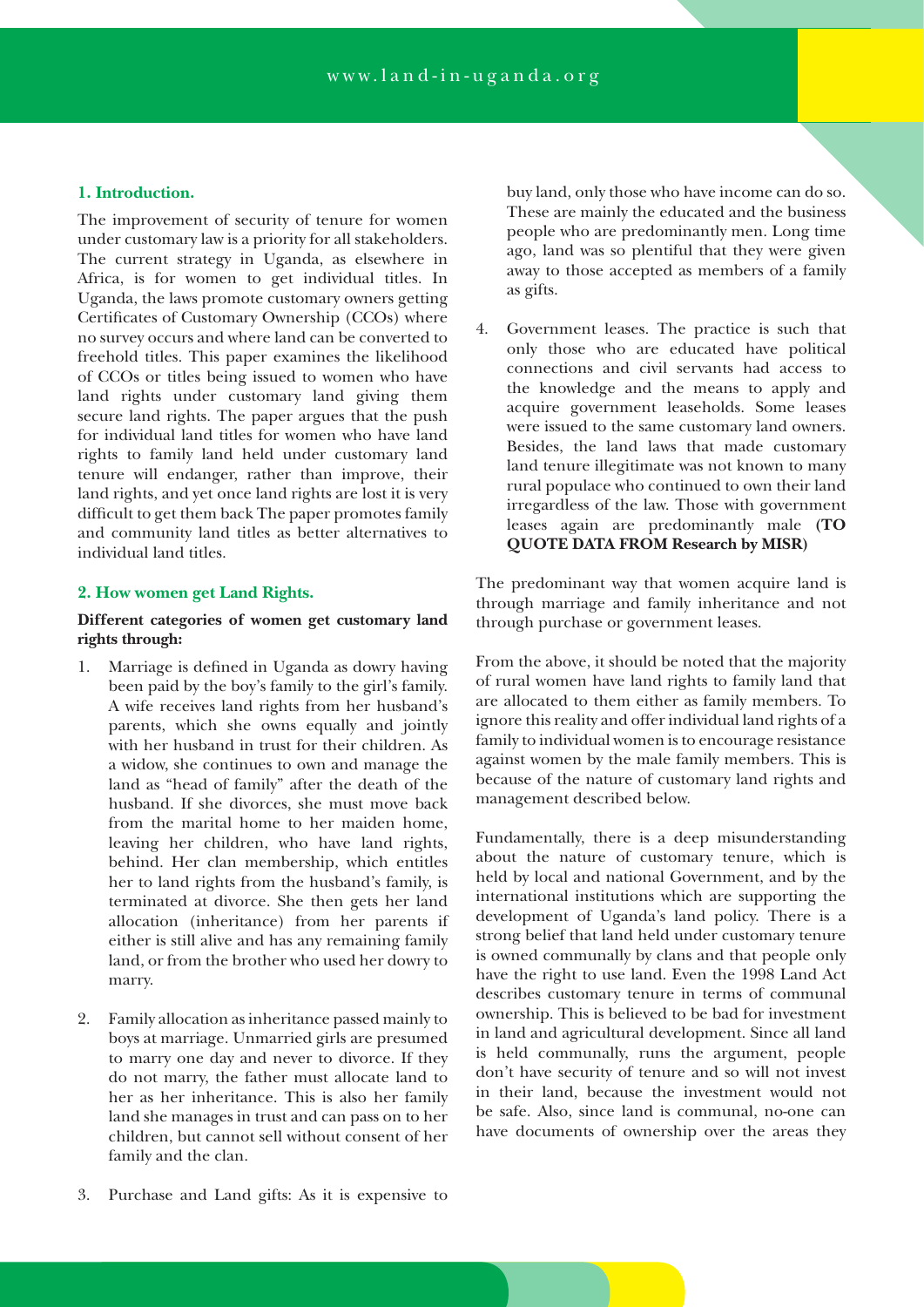farm. This means they don't have collateral and so prevents them from accessing (cheaper) loans. This too will prevent people from investing in productive agriculture. Finally, since people don't properly own land and can't sell it, no land market can develop. This will prevent investors, people who could use the land more productively, from buying land, so preventing economic development. These arguments, dating back to colonial times, are widely held by institutions such as the World Bank<sup>4</sup> and in Government. Government policy has therefore been to encourage titling of land for freehold tenure. This gives all rights in land to named persons, usually a single individual<sup>5</sup>, and frees the owner from any social obligations that may be held under customary tenure regarding the land. Acquiring a title can be an expensive process, since it requires a survey of each individual plot of land. The Government usually implements a programme for systematic titling whereby it is surveying every plot of land where the owner wishes. The reason for undertaking systematic demarcation of all land at a time is to reduce the costs and so make titling available to more people. The underlying presumption is that there is a single owner who already holds all the rights in that land - a patently false assumption, under customary tenure.

Customary land management and rights remain unwritten and unclear or where it is written $6$ , it is not respected and applied by the state actors. Some of the confusion about who 'owns' land under customary tenure is because the ownership and management of land are not organised in the same way as for freehold land. In freehold, the person (or people) who have their names on the title have the rights to use land as they wish, as long as the planning regulations of the authorities (e.g. the Town Council) are followed. They can choose whether or not they want to sell the land and to whom – though the Government does not allow them to sell land to someone who is not a citizen. The Government has set up a system for administering the land – the Land Boards, the Land Tribunals, and the Land Registry. These offices do not own the land, but they are there

to decide who owns land in case of disputes, and to make sure that everyone knows who owns which land. In customary law, rights and responsibilities are not organised the same way. Owning land does not mean the same thing, because the rights and responsibilities are different from rights under Freehold or leasehold tenure. This does not mean that people are not 'really' the owners of their land. They do 'really' own their land, but 'owning' land means something slightly different. Some people have the responsibility for administering land. This is usually the clan elders. However, they also have the right to say who can sell land. That is because they have the responsibility to protect the land for all the family members. They also have the responsibility to make sure that everyone is given rights to land. This duty does not exist in the freehold system, because there are no responsibilities for freehold owners to provide others with access to land. It would be legal for one person to own all the (registered) land in the country, and for him or her to refuse to allow anyone else to farm. This cannot happen under customary law for family land and for members.

The family head usually who are married men, widows, unmarried women and divorced women manage the land on behalf of the family. S/he is the steward of the land. His/Her rights to manage the land go together with the responsibility to look after the rights of others to use the land, and to make sure that the next generation will also be able to enjoy the land. Other people in the family also have rights to own the land. This is why it is not so easy to answer 'who owns the land?' The land really belongs to the family within the clan, but the rights are shared out in a complex way. In the midst of this difficulty, the implementation of a systematic demarcation programme spearheaded by technicians to the exclusion of the governance system and the rights holders is very likely to exclude rights of some owner, especially women and children.

Considering that in owning land heads of family has both responsibilities to be the steward of the land in the interests of the family and rights, to own the land and make decisions about allocation, asking "who owns this land" cannot have the same meaning and understanding especially as over time, the relationship between the dual roles of being steward and having rights to the land have changed and the rights-holder/ steward has claimed to be the owner of the land. The result of this change is negative – those

The World Bank does not have a single monolithic view, and it is very aware of the limitations of the theory, though it still tends to favour the individualisation of ownership and the development of a land market.

though title can also be held by a "corporate body", a company which has a legal identity, jointly or in common.

Lango, Teso, Acholi regions and the Kumam communities have documented their Principles, Practices, Rights and Responsibilities (PPRR), all available on website www.land-in-uganda.org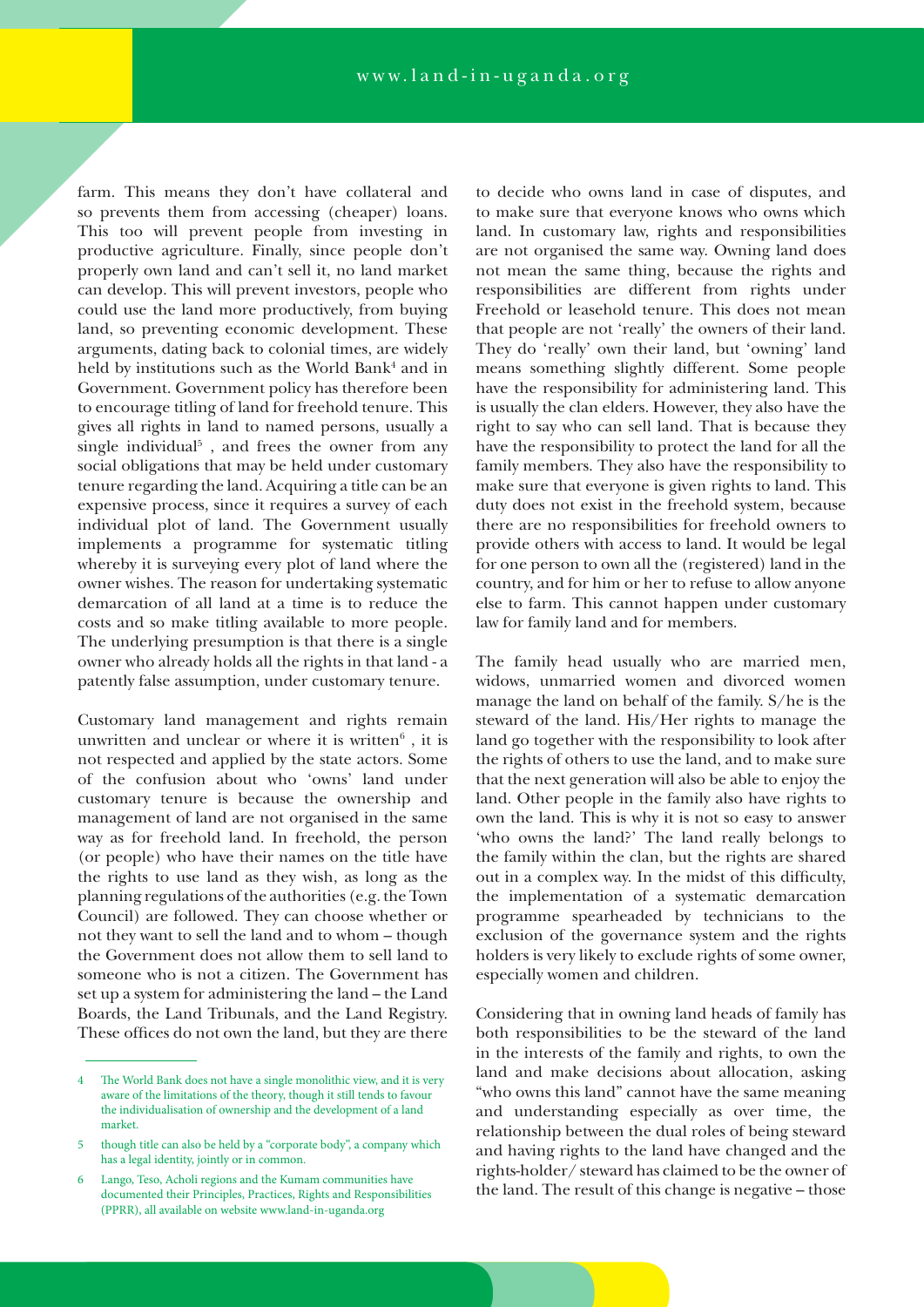consider weak or whose rights take last priority and need more flexibility (women and children) have become vulnerable. Having government technocrats implementing systematic demarcation and asking the question "who owns this land" is very likely not to auger well for a) women, b) children, c) family members who are away from home.

**3. Why focusing on Individual Land Titles are limiting** – There are five reasons why prioritizing and focusing on individual land titles and not family land titles is limiting for women and children. These are detailed below:

**• Land owned by Individual forms an average of only 8% of the land.** In 10 workshops facilitated by LEMU in all districts in Lango and Teso regions to share the National Land Policy on boundary tree and sketch maps held between August and November 2014, LEMU met 652 participants who comprised of District Speakers, Resident District Commissioner (RDCs), Chief Administrative Officers (CAOs), Local Council 5 (LCVs), clan members, Chairpersons District Land Boards (DLB), Lands Officers and District Police Commanders (DPCs), members of Faith based institutions, the media and civil society. When asked, they estimated the prevalence of family land, community land and individual land out of 100% to be as follows:

| <b>Workshops</b> | <b>Family land</b> | <b>Communal</b><br>land | <b>Individual</b> |
|------------------|--------------------|-------------------------|-------------------|
| $\mathbf{1}$     | 80                 | 10                      | 10                |
| $\overline{2}$   | 85                 | 5                       | 5                 |
| 3                | 85                 | 10                      | 5                 |
| $\overline{4}$   | 85                 | 10                      | 5                 |
| 5                | 80                 | 10                      | 10                |
| 6                | 85                 | 10                      | 5                 |
| $\overline{7}$   | 80                 | 10                      | 10                |
| 8                | 80                 | 10                      | 10                |
| 9                | 80                 | 15                      | 5                 |
| 10               | 90                 | 5                       | 5                 |
| 11               | 70                 | 10                      | 20                |
| 820              | 95                 | 80                      |                   |
| <b>Average %</b> | 81.8               | 9.55                    | 8.2               |

Focusing and prioritizing individual land and not family land therefore means that the programme and policy targets few owners, little land and leaves out the majority of family land owners, where many women and children have land rights.

Land owned individually by men is of temporal **nature -** Individually owned land was described in the workshops by the participants as "land that is purchased". It is mainly men who buy land because they are the ones with the money but also the ones with the responsibilities to raise a family. So, even if they buy land before they marry, the land they buy and own as an individual automatically becomes family land the moment he is married and brings a wife to the land. The implication for this is that individually owned land is temporal and not long term because all men except for priests are expected socially to get married one day. Nonetheless, by offering titles to land that is individually owned, policy makes it easy for the married man who buys land before they marry to regard the land as their own personal property and register only their sole names to the exclusion of the wives and children. Policy also plays on the greed and ignorance of the male head of family. Given the land rights contestation in customary tenure and greed for land in society in Uganda today, giving people options for individual or family land titles risks the rights of those needing protection by men in families, as the men are likely to deliberately grab family land or mistakenly register only their names on the title. The offer of choices gives opportunity for greed to take root and is likely to lead to male and sometimes female heads of families who are to manage family land in trust for the family to apply for a title in his names for the family land. The husband, as the "family head" of family land, is likely to register his name alone in the title, even when he ticks the "family land box choice." The legal change that takes place to make him the sole owner to the exclusion of his wives, children is lost on him because freehold is a new tenure system, to which he does not understand the terms and conditions. He will believe he is the "head of family," managing customary land in trust for the family. The fact that the clan will no longer be the manager of the land or that the laws applicable will no longer be customary laws is lost on him. By doing this, he legally "converts" family land into an "individual land" solely owned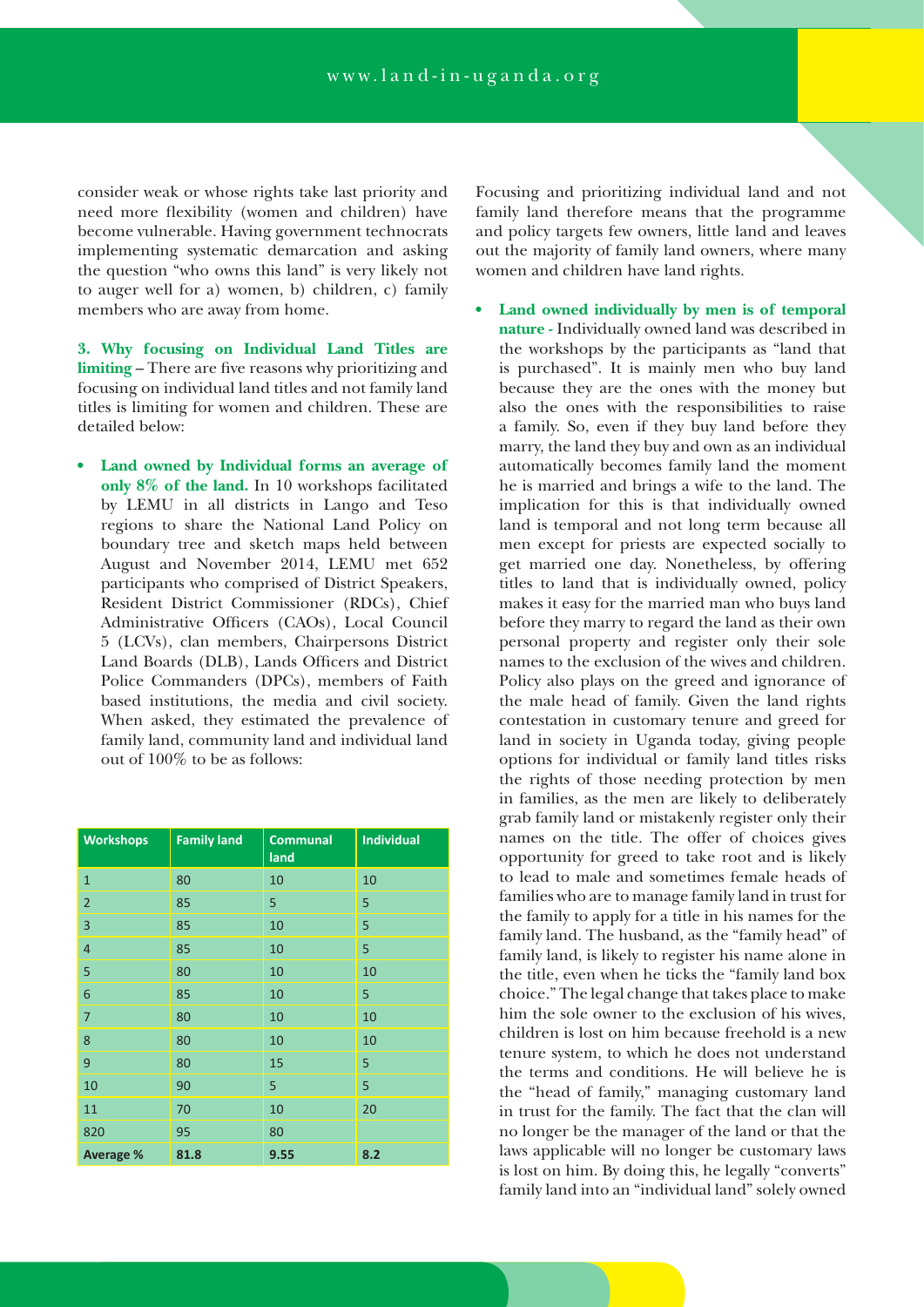by him. The evidence of this happening is from Kasese District where the CCO implementation is the highest in the Country. According the research by Northern Uganda Land Platform (NULP) research in October, 2014, "Most of the CCOs applicants applied for individual ownership despite the fact that an overwhelming majority of the applicants were married and had wives and children. Of the 2028 issued CCOs, up to 74.8% had been issued to individuals, 17.3% had been issued to families, and 7.9% had been issued to groups/companies. Of a total number of 2544 individual names that appeared in the 2028 CCO application files of issued CCOs, 80.3% were recorded as married and only 13.5% indicated they were single. Similarly, of the 4033 individuals names that appeared in the 2851 applications that had been approved but not issued, 80.5% (3270) indicated that they were married and only 11.9% (482) indicated that they were not married. The findings therefore show that women and children had been disenfranchised of their land rights although they were often witnesses to the CCO acquisition process. When a greedy head of family grabs land from the family and titles it, whether fraudulently or through lack of understanding of its implication, s/he is then protected by Section 59 of the current Registration of Titles Act which states that: *"No certificate of title issued upon an application to bring land under this Act shall be impeached or defeasible by reason or on account of any informality or irregularity in the application in the proceedings previous to the registration of the certificate, and every Certificate of Title issued under this Act shall be received in all courts as evidence of the particular set forth in the Certificate……….. and shall be conclusive evidence that the person named in the certificate is the proprietor ……"* Even though, with the new National Land Policy this law is to be amended, this law is still currently applicable. Any family member who wants to challenge the head of family would then need the services of a professional advocate to challenge the title in a court of law and are no longer able to solve the land dispute before their traditional systems since the land is titled land. Since this is beyond their reach, they lose their land rights permanently.

• **Converting customary land tenure to Freehold is now against the Land Policy -** According to Section 41(i) of new Uganda National Land Policy: "The Government shall amend the Land Act (CAP 227) to permit only individually owned customary land to be converted to Freehold." S. 32 (b) Policy Statements also provides that "The State shall clarify the nature of property rights under the designated tenure regimes to remove uncertainties and allow for evolution" and S. 41 states that Government - " to facilitate the design and evolution of a legislative framework for customary tenure, Government shall: (i) – Amend the Land Act (Cap 227) to permit only individually owned customary land to be converted to freehold and (ii) – amend the Registration of Titles Act (Cap 230) to place customary tenure at par (same level) with other tenure systems; Thus, family land, under which the majority of women have land rights, is excluded from conversion to freehold titles and any government programmes such as systematic demarcation projects designed to assist land owners get titles will only target the few individual male land owners who are able to afford the costs of titling. If the targeting of individual land owners does not precede the systematic demarcation exercise, it is likely that what is described above section on "Land owned individually by men is of temporal nature" will happen and women and children will lose their land rights.

**• Fear of families that women marrying and remarrying will deprive families of their land when they move to New Families -** In the marital homes, widows have options to live on their marital homes, return to maiden home and remarry. Until a widow gets very old or dies, the clans fear that she could remarry and leave the land. There is also an assumption that all girls will marry and leave their maiden homes for good. Because of this assumption land allocations to women in maiden homes exclude women until it is absolutely obvious that the girl will not marry. If therefore the three female heads of families – widows, unmarried girls, and divorced women try to register the titles in their sole names, it is very likely that their families will stop them, for fear that when they marry or remarry and move on the family would lose the inherited land to the family the girls marry into. A family land title with the names of family members would reduce this fear.

**Key Questions for implementation. -** Nearly all stakeholders agree that some alternative instrument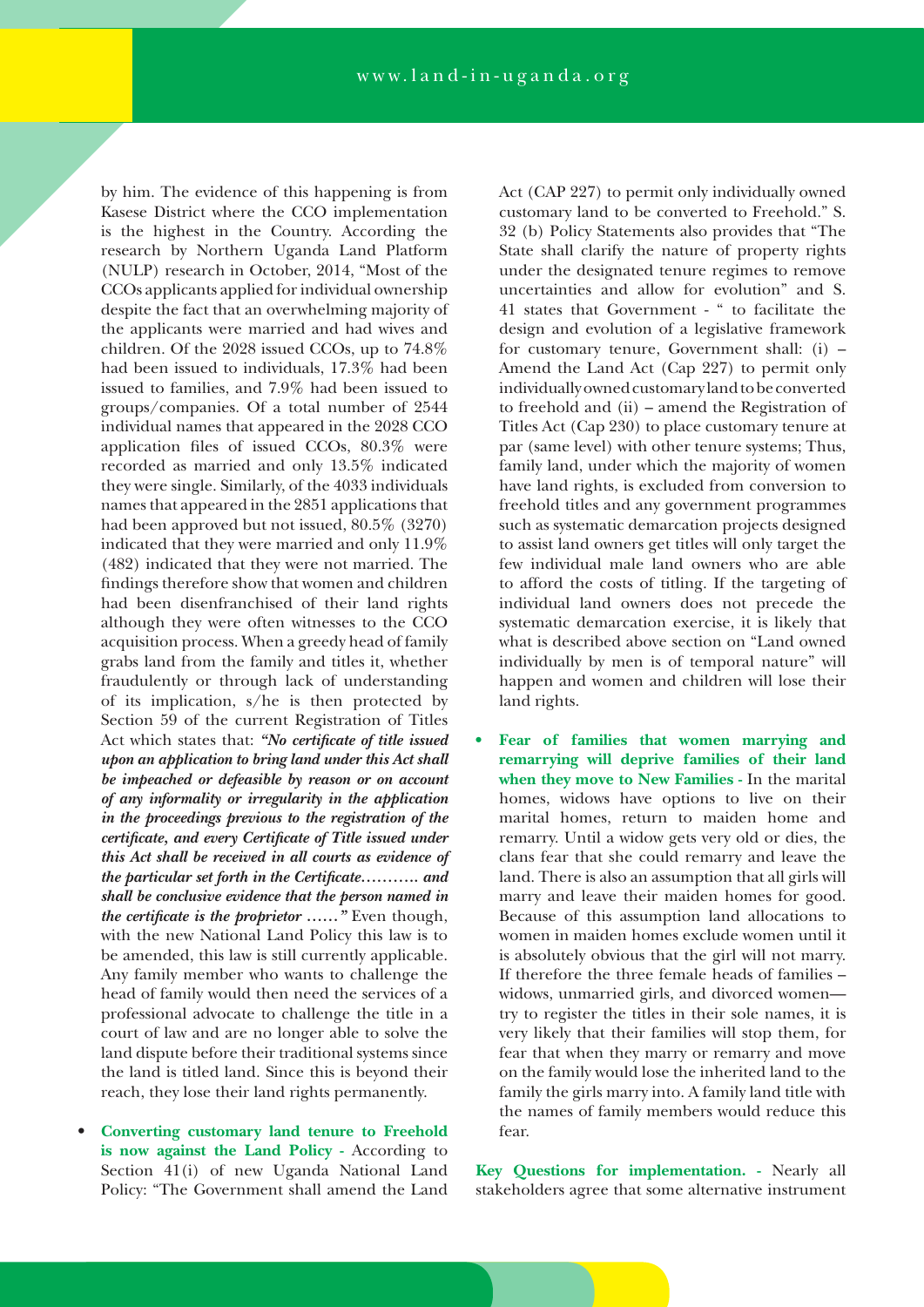or paper title –could be highly beneficial in principle to help secure rights of women and children to land based on local practices and understanding of customary tenure. At the same time, a growing number of actors caution that successful implementation on the ground faces far too many obstacles under the current regime. Numerous problems hinder proper land administration in Uganda, including: parallel clan justice and Local Council court systems, greedy individuals within families who seek to obtain the land of vulnerable communities, backlogged and bribable courts, poor enforcement for land-related judgments, and the sheer cost of hearing land cases caused by both the need to visit the land in question and frequent court adjournments. The proposal for family and community land titles cannot therefore be implemented until these questions are clarified, an over-hasty implementation could result in a situation where the potential benefits of family and community land titles are outweighed by difficulties, whether administrative or otherwise.4 Before implementing this proposal the following questions and issues need to be discussed and answered:

# **1) Under whose names will a CCO be registered?**

The majority of land in greater northern Uganda is family-held land under the management and authority of a larger kinship-based group, typically a clan or sub-group of a clan (hereafter referred to as "clan"). In most cases, a rights-holder is considered the customary manager, or steward, of the land, while the land rights are equal to all family members. For example, the heads of family<sup>5</sup> are allocated land to own and manage in trust and on behalf of their family members (and clan), both those born and yet to be born. But how will titles capture the important aspect of "managing land in trust for family members (and the clan)"? In other words, under whose names will a title be registered?

It is important that practitioners are careful with the language employed when discussing customary rights: the concept of freehold, individual ownership should not be confused with customary management and stewardship, or else there is a risk that the two will in future be taken to be interchangeable, risking the loss of fundamental aspects of customary ownership.

While a title for family and community land can cater for many names the implementation of the current Land Act in issuing Certificate of Customary Ownership (CCO) which form even includes an option to "add (names) as necessary" has been difficult to realize on the ground. In their introduction of CCOs in Oyam and Apac districts, because the Area Land Committees advised community members that only five (5) names should be written on the form. This left out names of some persons with rights to family land, as the local applicants had numbers of children ranging from 3 to 22. This practice results in the loss of recognition of legal land rights and permits the opportunity for bitter family land conflicts to simmer for the future.

# **2) What is the appropriate unit for Registration of Family Land Title?**

Most land in Northern Uganda is held as either individually, as family or community/clan land, managed by heads of family or appointed people in trust for the other family members, as well as for the larger kinship group of which the family is a part. The family unit, however, varies from region to region. In Lango, the family seems smaller and typically comprises a father, the son and his wife and children – leaving out the grandfather as administrator of the land. In Acholi, ongoing research indicates that the units in which land rights are typically vested are clans, sub-clans, or extended families. Such a system presents a real challenge for issuance of family and community titles. In whose names will a family and community land title be registered, since the number of households (and even more, the number of individuals) can be very large, and some of them would be living outside the land? And how would the title keep land distinctive to each user/owner individual or household?

### **3) How will Family and Community Land Titles recognize clan governance?**

Even when all the names of a family are entered on the family and community land title, the question still remains as to how the clan would continue to legally manage the land, especially to ensure that the land is not sold without their consent. In other words, how will family and community land titles issued to single families not strengthen the concept of freehold (or quasi-freehold) individual ownership at the expense

<sup>4</sup> This would be an unfortunate missed opportunity to improve systems of customary ownership in the three sub-regions for the vast majority of those who rely on its principles. It is imperative that the final structure of a CCO – or its alternative – is appropriate to customary land practices, and not treated as a "quasi-freehold" approach.

<sup>5</sup> A married man, widow, unmarried woman, and divorced woman are each recognized as the head of their respective family.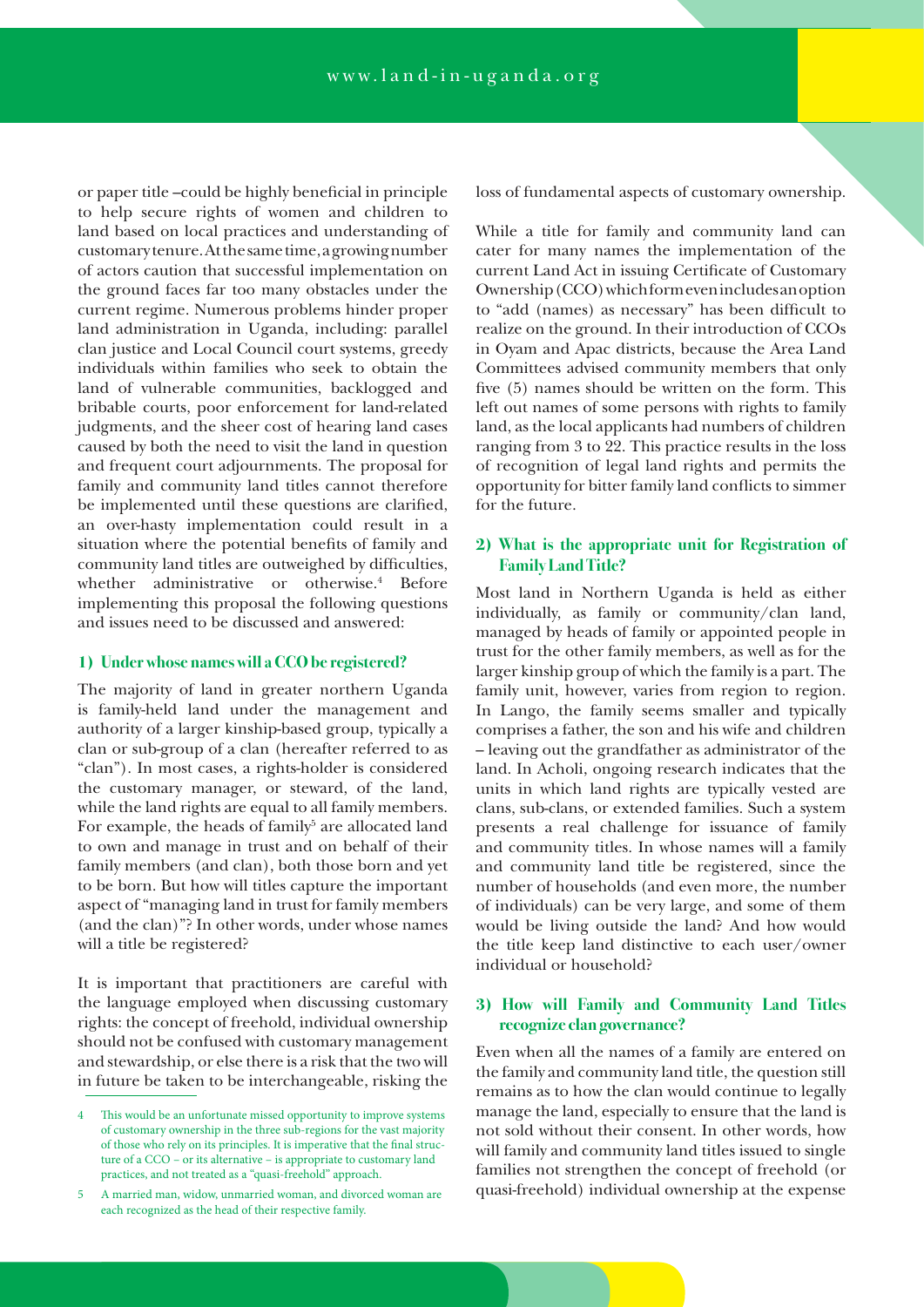of customary management or clan stewardship? And for transactions involving land under titles, how will the registrars ensure that the consent of the family has been obtained by the head of family?

The same question applies in the context of succession. When a head of family dies and leaves behind customary land, survivors may seek Letters of Administration. Should the clan, as the legal custodian of customary lands, be the one to authorize administration of customary estates? Which law of succession applies for customary land title?

# **4) How can Titles or Certificate of Customary Ownership (CCOs) reflect changes in the Marital Status (and land rights) of Women?**

Another difficulty is the issue of women and their children who, because of marriage or relationships, move between two families – maiden and marital families. Under customary tenure, women and children are allocated land from either their marital or maiden home. A woman and her child is allocated land from her maiden home (or clan) if not married or divorced and from her marital home (or clan) if married or widowed. Thus, the source of their land rights can change accordingly. How can the special status of women and their children who move between family groups be accommodated on Titles as currently designed and fall in between the two families? Will authorities and their records be able to keep up with these constant changes?

From the experience in the initial roll-out of CCOs in Amuru, Oyam and Apac, girls' names are left out on the CCOs "because they are either married or will be married." This raises the concern that if the names of the family members are not documented before the process of titling, this will act to further marginalize the land rights of women and their children rights that are already all too often abused. It is crucial that family and community land titles do not inadvertently offer an opportunity to legitimize this marginalisation.

For widows, the issue is even more complex. If a widow acquires a title for family land and then she remarries and relinquishes rights to the first marital home, what should happen then?

Each of these scenarios implies massive coordination efforts at the Lands Registry, which – at present – do not seem realistic, particularly given the administrative limitations faced by land administrative systems in Uganda today.

### **5) Which law applies for Transactions involving Family and Community Land Titles?**

For any land transactions (mortgage, sale, transfer) – any change in the title must be matched with the copy kept by the recorder (Registrar of titles or Sub county chief). For the family and community land titles, which law will apply for these transactions: the Registration of Titles Act, or another law?

### **6) How many titles per family?**

Many families in northern Uganda have more than one piece of land and these plots are often not contiguous. If a family is to be granted a title, for which land will the title apply? Should each parcel of land have its own title – this would mean that one family might have multiple titles – or should all the scattered land to which the family has rights be put on the same title, as was the case with the CCO implementation in Oyam District? If such a title was used as collateral and there was a default in payment, what would be the implications of this?

#### **7) How to increase buy-in for titles among local actors?**

Traditional institutions, local governments, faithbased organizations, politicians and communities have not been engaged in the planning for or implementation of titles. In Oyam, Kasese and Apac, the people who carried out the sensitization were mainly the Area Land Committees who themselves seem not to have understood the full implications of a title. The fact that they only allowed 5 names on the Certificate and left out the names of other family members is proof of this. In Oyam, the sensitization of the CCO applicants took 3 days only – the same day they were sensitized was the day they filled in the forms for CCOs, with no time to consult with their families. The traditional institutions, who are the managers of customary land, were not consulted in this process and yet the *Land Act (CAP 227)* gives them this mandate.

# **8) Where is the Institutional Machinery required to make Family and Community Land Title work?**

Currently, none of the Recorder's Offices, which the law assigns under the Sub-County Chiefs, are functioning as Land Registries in Northern Uganda. For these registries to function, each needs access to tools such as Customary Land Identification Number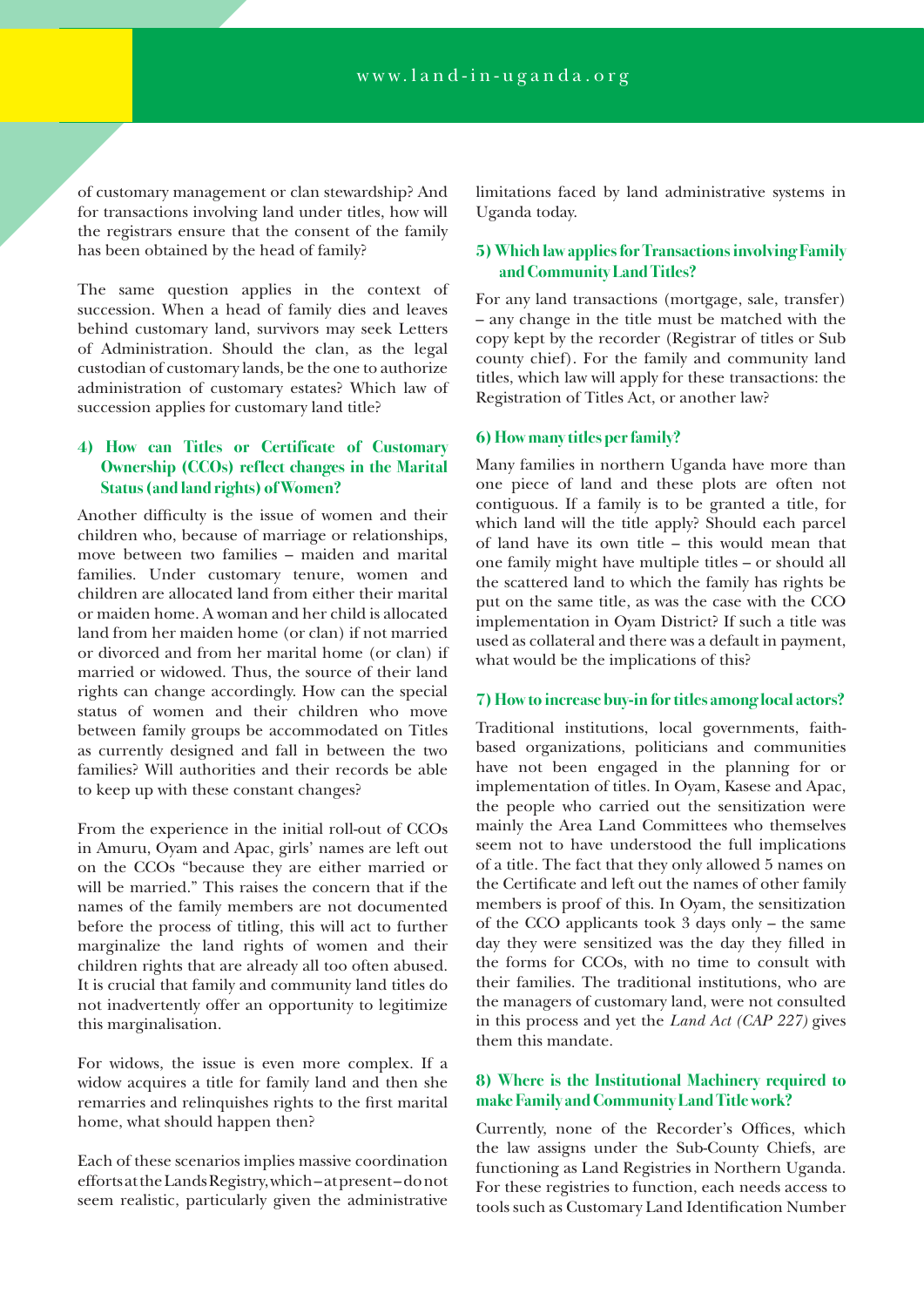(CLIN) Allocation Books, family and community land Title Registers. Districts need to be equipped with these items.

Other technicalities needed for the proper registration of a family and community land title include a portion number and a listing of conditions, restrictions, limitations and encumbrances. These are not yet finalized. When these are agreed, they would most likely need a new Act of Parliament or an amendment to the Registration of Titles Act. The Land Act states that the customary land certificate registration be at the sub county level with sub county chiefs, but this goes against the spirit of the National Land Policies which puts customary tenure at par with the three other tenure systems and removes discrimination against one system.

In addition, although the *Land Act* allows for a clan or other community to be formed into a legal entity such as an Association in order to apply for a group title including for community grazing or hunting lands, the current law allows for the certification of the communities in the names of individuals and not the association. This exposes the communities of having the individuals sell their land without their consent.

The dangers of implementing a system that purports to offer additional security but in effect adds to confusion thus far outweigh arguments for proceeding. Should these shortcomings not first be ironed out before the family and community land titles can achieve the purposes for which it is proposed?

Implementation of family and community land titles – should therefore be viewed as a long-term process. In order to reduce the risks described above, the Ministry of Lands Housing and Urban Development (MLHUD) should suspend the roll-out of CCOs and systematic demarcation programmes under the current approach and adopt a more comprehensive strategy. As part of this process, the Ministry should:

- Create an enabling legal environment for customary tenure by putting in place relevant guidelines6, policies, and laws which include implementation of family and community land titles.
- Raise public support for systematic demarcation by using boundary trees or some other cost-

effective and culturally appropriate boundary marks;7

- Support the recording of land rights on family and community land rights tree and on locally verified sketch maps;
- Engage all stakeholders (civil society, government, courts, banks, faith-based institutions, traditional institutions, politicians, academics, etc.) in the development of a long-term strategy to secure citizens' rights to customary lands;
- Put in place and fund necessary family and community land titles implementation institutions including traditional institutions, Area Land Committees, Registrars to register the customary land titles and interests of families and communities.

**a) Create an enabling environment for Customary Tenure –** The recognition of customary tenure and the family and community land titles are new in Uganda and in the world. This may be why before the current National Land Policy; there was very little support for initiatives to let customary tenure evolve in its own right (as opposed to being converted to another tenure). The Ministry would be wise to rethink what support it gives customary tenure and what form a family and community land titles take.

Other related discussion topics include: building consensus on the appropriate units for families, how to enforce land-related judgments; preventing land disputes; which laws are applicable for land transactions; how to standardise sketch maps; how to operationalise land data management systems, and so on.

**b) Support Systematic Demarcation –** To date, systematic demarcation means the process of cadastral survey of land to convert customary tenure into freehold tenure. With the recognition of customary tenure, policy and practice need to move away from this approach and replace it with a different type of systematic demarcation – one which marks boundaries, records rights on maps, and is registered, without changing the rights and responsibilities of the various forms of customary tenure in Northern Uganda. This paper recommends that the Ministry convenes a meeting of all executive members of traditional institutions in Uganda before the actual implementation of a process, to discuss:

i) whether or not they agree with the proposal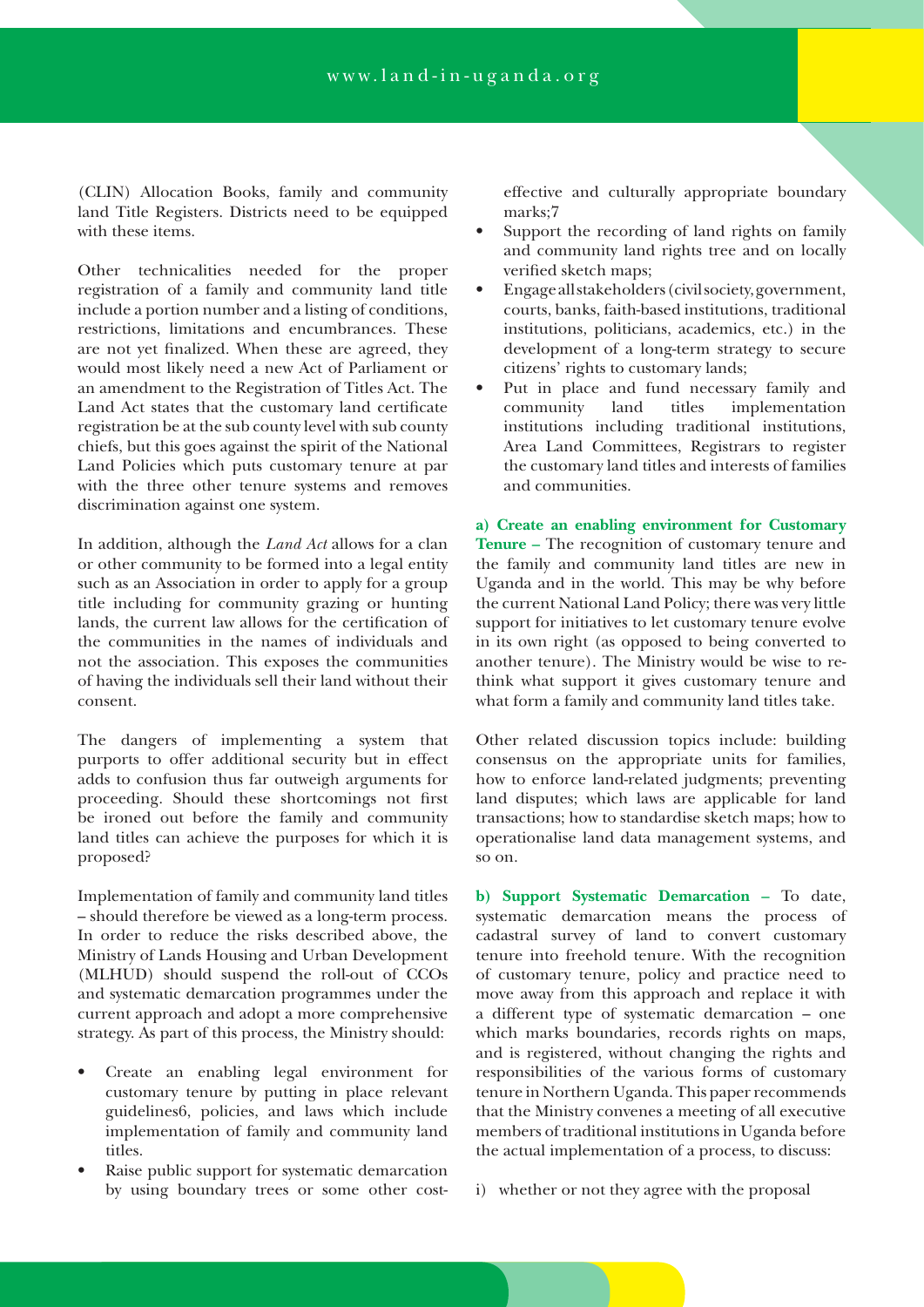- ii) the type of boundary trees which they recommend and
- iii) the structure which they feel should be responsible for ensuring trees are planted and are protected.
- a) Giving official recognition and protection to these trees and sketch maps through law or administrative circular.
- b) A step by step procedure for use at local level in planting the trees and drawing local maps as in the Land Act could be amended or approved by the Ministry, so that it can be translated and shared nationally.
- c) Monitoring indicators should be set for following the impact of this process. These indicators can then be used for monitoring by various actors – local Government, customary authorities, NGOs, etc.
- d) Agree on a map structure and details.
- e) Agree on the registry for the sketch maps and names of family land owners.
- f) Discuss and agree the real implication of titling. The systematic titling is supposed to give existing owners better documentation of their ownership, but it is clear that it will in fact radically change the meaning of ownership, and will transfer rights from some people (losers) to others (winners). The current "sensitization" of systematic demarcation informs people that systematic demarcating will give them: a) improved security of tenure; b) ability to get bank loans using the title as collateral. The "sensitization" should include the implication of having titles some of which is a) which laws apply; b) who manages the land – the clans or the state; c) the costs involved d) the institutions involved.
- *Phase 1 -* Identify and record all the family and community members with land rights by drawing a family and community land rights and resource trees. In this way, all persons with land rights, whether currently living on the land or not, are documented and can be verified by others. The amount of land owned by each member of the family is also recorded and will become known. The resource and land owners' tree will offer timeline information on land size, land owners and other issues.
- *Phase 2* Mark the land's boundaries with special customarily-accepted "boundary trees" such as Jathropha, in the presence of all neighbours,

then draw sketch maps to determine the land size and have the map signed by all family members, neighbours and witnessed by clans and state authorities. This work should be done only by family and community members, clans, Area Land Committees (ALC) and Local Council 1 (LC1) after The Ministry of Lands, Housing and Urban Development (MLHUD) has put in place policies and guidelines to regulate these activities. The Ministry should also meet the cost of mapping equipment such as tape measures, counter books for clans recording, etc. They should not be physically involved at this stage. The NGOs involved in this could then ensure that other owners are not left out.

- *Phase 3* Lango, Teso and Acholi have community land used for grazing, water, building grass, clay, anthills, firewood, fishery, hunting, etc. Community land also need to be better protected by the owners ddiscussing and agreeing on the "community land owners" and whose names would go on community land titles and conditions for holding "community land "in trust" within the formal documents.
- *Phase 4* Land Registry. Land under Customary tenure currently has no land registry but the National Land Policy has provided for a registry for customary land. Without the registry, the transactions in family and community land titles cannot be updated. Most importantly, the changes that will be brought about by the mobility of women and children in between the maiden and marital families cannot be recorded with an active and efficient land registry.
- *Phase 5* After the completion of phases 1 to 3, families and communities who want family and community land titles may then be informed of the implications before they choose to apply or not apply. They can then be issued the family and community land titles.

**c) Support Systematic recording of land claims in sketch maps and registration in Recorders' Offices –** Customary land is primarily owned by family and/ or larger kinship units, with land rights-holders also responsible for protecting both land and land rights, for present and future generations. Some land rightsholders, such as women and children, move between two families, making their rights difficult to capture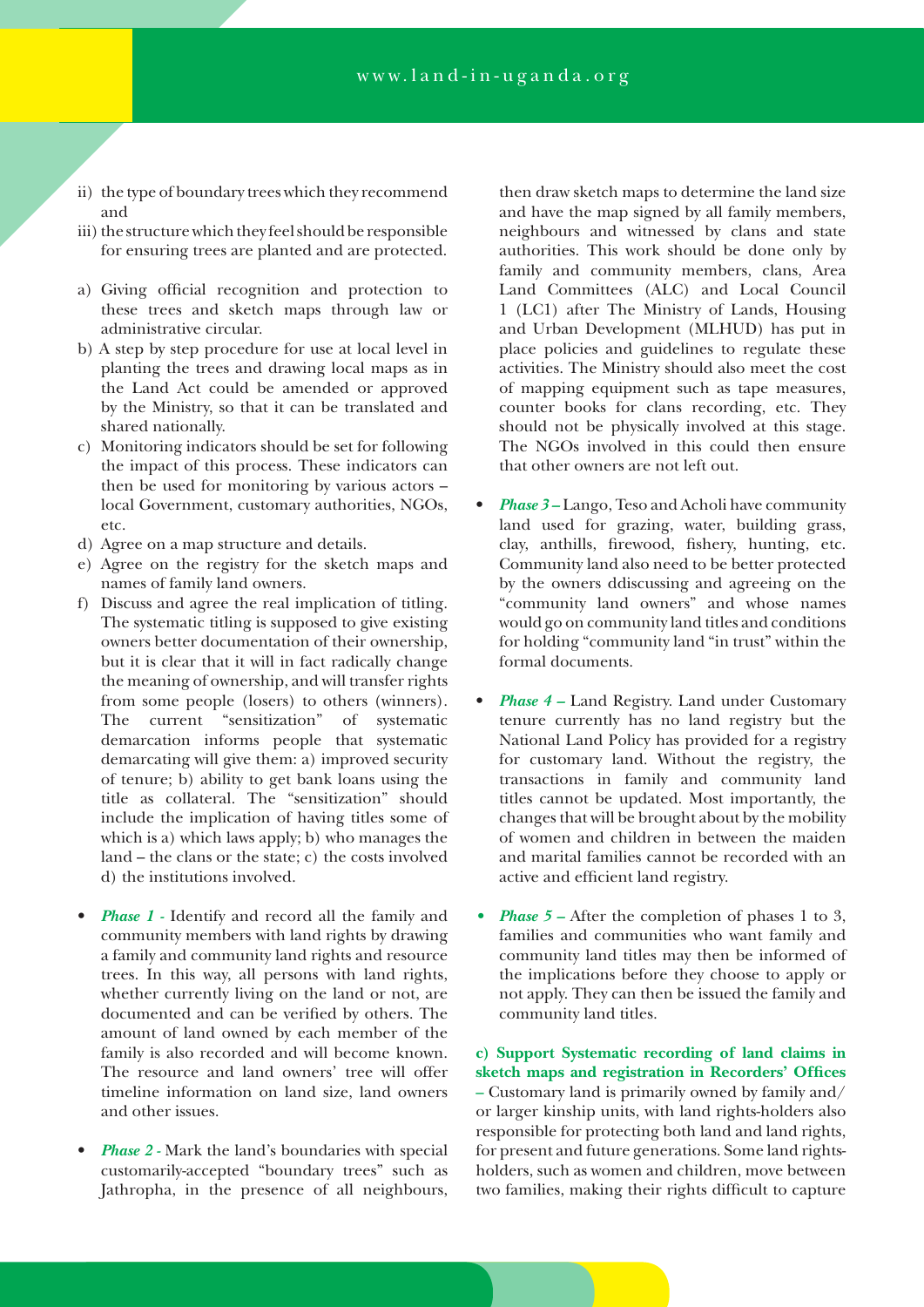in a one-off situation. The Ministry should agree with families how to record their members on a family and community land rights tree to capture names, age, of owners which could be recorded on the maps at later stage. This would triangulate the information on the maps. After systematic demarcation, it would be important to agree how to translate rights and responsibilities which exist in customary land tenure to a paper document. Consensus on how these rights would be recorded and updated would also be essential. For recording of family and community members on a title, there is need to think through the venue, staffing, equipment, security, accountability, responsibilities, transferability issues, and applicable laws. Customary land owners must be assisted to document their boundaries and land transactions, no matter how basic these records are. Recording needs to take place at two levels—on sketch maps with an attached list of rights derived, and on the government's register in the Registrar's Office.

**d) Inform stakeholders of the full implications of** 

**CCOs –** In recognition that a family and community land title is but evidence of land rights that already exist under customary tenure, the Land Act makes the acquisition of a family and community land title voluntary, not mandatory. It is therefore vital that the people and their social, religious, and political leaders are informed of "why" the titles are important.

Most "sensitization" has stressed better security and the ability to get bank loans, while very little explanation of other issues has been given - such as how to transfer rights through sales and death, who must give consent when land is to be sold, and whether customary or statutory law would apply in these situations. The Ministry and other stakeholders need to reach a consensus on the content for all sensitizations about family and community land titles and their implementation.

**e) Establish and facilitate Institutions to handle Family and Community Land Titles –** Even if the above recommendations are addressed, the Ministry needs to ensure that all institutions to be involved in family and community land title implementation are in place and the funds they need to carry out this work are provided for before family and community land titles are issued. Requisite institutions include the clans, Area Land Committees, Registrars and District Land Boards. To avoid exploitation of poor people, the rates to be set should include the allowances to be paid to the officers, where the money is to come from, as well as

the transport fares they charge applicants. This means that the Ministry of Lands, Housing and Urban Development must budget for these activities and be given the money for their operation by the Government, or provide by policy, a percentage of money derived for land related sources to be ploughed back to land administration. Any formally issued family and community land title must be right the first time, or else the benefits that family and community land titles could offer might be outweighed by later disputes over who should or should not be named on the family and community land titles. If family and community land titles are implemented without sufficient preparation of (and funding for) the institutions involved, then rather than reducing the number of land disputes overall, it may be that disputes are exacerbated by the family and community land titling process.

#### **CONCLUSION AND THE WAY FORWARD**

If the above recommendations are adopted as part of a gradual process, lasting benefits in clarifying and documenting family and community land rights are much more likely to result. In turn, this could mean a lasting reduction of land rights contestations and conflicts. If the above recommendations are not followed, then all stakeholders should expect improvement of women's land rights to remain "at sensitization" level only, with no meaningful and tangible results. Wives, widows, unmarried girls, divorced women, and children will all lose their land rights of their "family land" to "male heads of families or heirs."

Government should prioritise the issue of family and community land titles over and above "individual privatized land," since these are the predominant types of land in rural areas in Uganda. The implementation of systematic demarcation should remove the options for individual land and only retain the options for family and community titles. The government should design appropriate "family and community land titles" with conditions for the head of family and clans to hold land in trust and a registry for it. This is what the National Land Policy caters for.

Since much of the process proposed here is likely to involve input from the various traditional institutions, with the Ministry performing what it does best – that is, providing policy guidance and oversight – this strategy also has the benefit of being cost-effective. The proposed family and community land rights tree, boundary marking, using sketch maps and boundary trees (or other locally available and acceptable